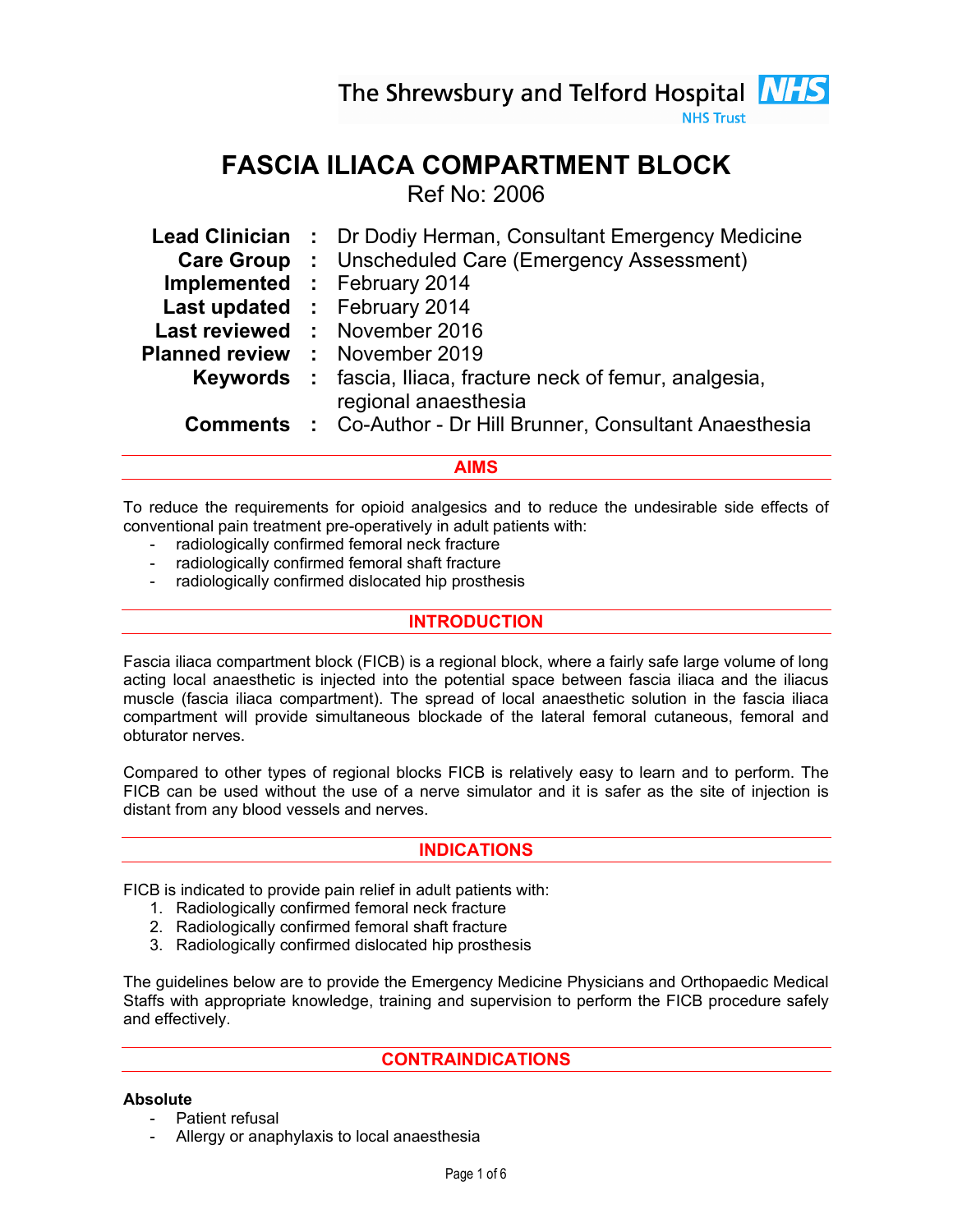- Open fracture (wound at or around the injection site)
- Inflammation or infection over the injection site

#### Relative

- Previous femoral bypass surgery
- Anticoagulation increases the risks of bleeding and haematoma formation
- Peripheral nerve neuropathy
- Fracture of tibia and fibula on the same leg that FICB going to be perform, due to a risk of masking lower extremity compartment syndrome
- Severe Cardio-Pulmonary disease
- High Body Mass Index (BMI) will cause problems identifying landmarks

## PREPARATION PRE-PROCEDURE

- 1. Confirm indication<br>2. Rule out contraind
- Rule out contraindication
- 3. Obtain informed consent and document in the notes, also document if informed consent was not possible to be obtained but the FICB was done because of perceived benefits
- 4. Ensure the presence of assistance/ chaperone
- 5. Cardiac monitoring and pulse oximeter to be attached to patient monitor and document vital signs
- 6. Gain patent intravenous access
- 7. Document pre-existing neurological defects
- 8. Document pre-procedure pain scores
- 9. Assemble equipment's required to perform the FICB and calculate the safe volume of chosen local anaesthetics to inject
- 10. Operator should wash their hands and wear gloves

## PROCEDURE: LANDMARK TECHNIQUE

- Measure from anterior superior iliac spine (ASIS) to the pubic tubercle (PT). Draw a line between these two points.
- Divide this line into thirds. Make a mark at the juncture between lateral one third and medial two thirds of this line.
- 2 to 3cm vertically inferior to the previous mark is the point of insertion of needle for FICB.



Figure 1.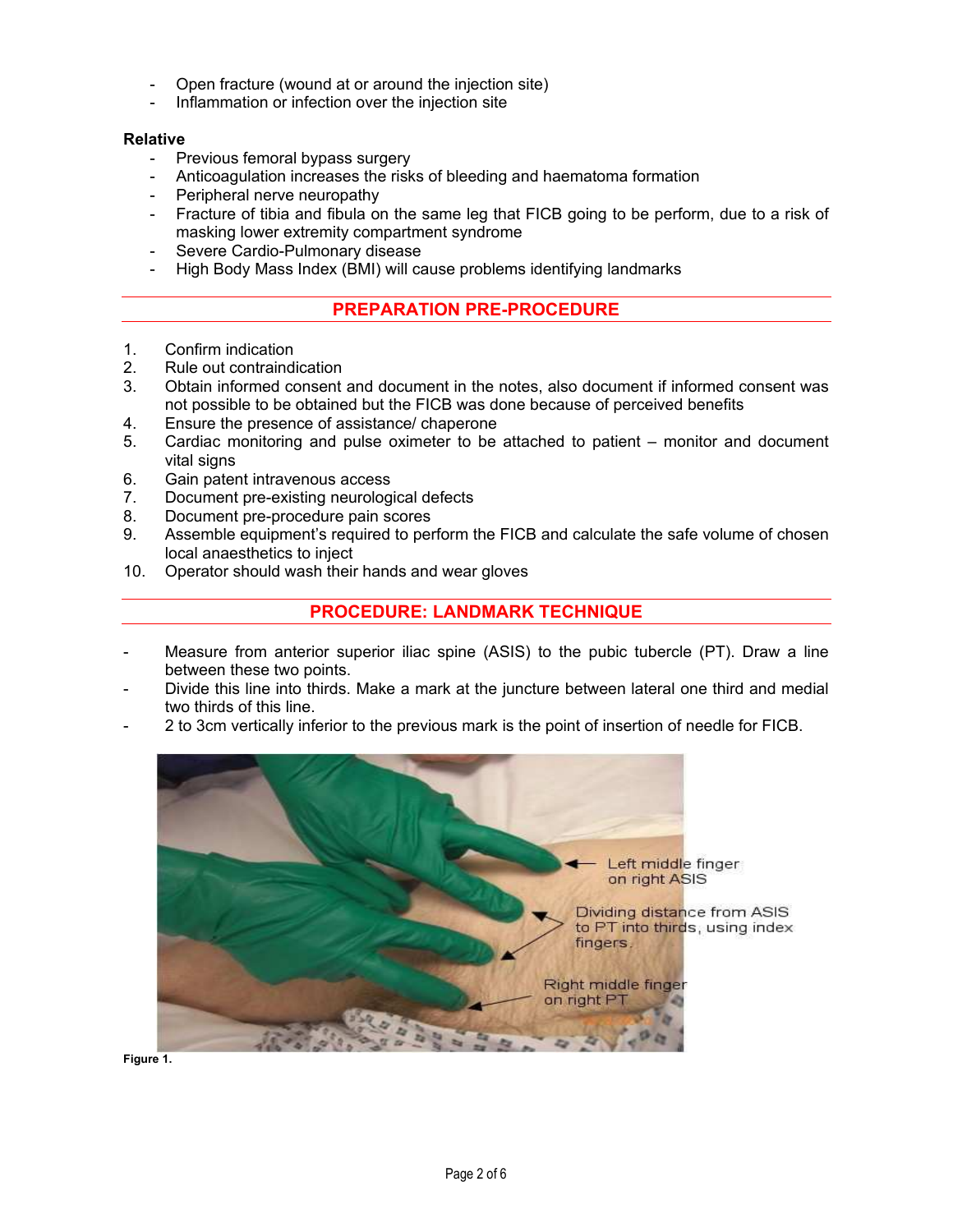

Figure 2.

- Clean the skin with 2% chlorhexidine gluconate and 70% isopropyl alcohol (ChloraPrep®).
- Make subcutaneous wheal with 1 to 2 ml of 1% lignocaine. When effective, pierce the skin with 18G needle which will serve as introducer for the nerve block needle.
- Using a blunted or short bevelled needle pierce the skin at right angle to its surface. Once through the skin adjust the needle angle aiming towards the head at an angle of 60 degrees.
- Two 'pops' should be felt: the first represents the fascia lata and the second fascia iliaca. Just after second 'pops', advance 5 mm and aspirate to ensure the needle is not endovascular.
- If aspiration is negative, start injecting the local anaesthetic. There should be no resistance to injection.
- Inject 30 to 40 ml of local anaesthetic slowly, aspirating every 5 ml.

Guide to the amount of local anaesthetic to use for FICB based on approximation of patient's weight:

| <b>Estimated Weight of Patient</b><br>(in kg) | Volume of 0.25%<br><b>Bupivacaine (in ml)</b> | Volume of 0.25% of<br>Chirocaine (in ml) |
|-----------------------------------------------|-----------------------------------------------|------------------------------------------|
| $50 - 60$                                     |                                               | 30                                       |
| $60 - 70$                                     |                                               | 35                                       |
| > 70                                          | 40                                            | 40                                       |

In patients weighing < 50 kg the quantity of local anaesthetic solution is reduced by half.

## PROCEDURE: ULTRASOUND TECHNIQUE

Evidence suggests that ultrasound guided FICB will provide real time needle guidance and direct observation of local anaesthetic spread within tissue planes. So this will help to improve the success rate of a complete FICB.

- Use an ultrasound machine with a mid to high frequency linear array transducer
- Apply gel on the ultrasound transducer and place the transducer in a transverse orientation on the thigh just inferior to the inguinal ligament and one third of the distance from the ASIS to the PT.
- Identify the femoral artery and the iliacus muscle will be lateral to it.
- The two fascial planes, the fascia lata and the fascia iliaca are sonographically visualised as two hyperechoic lines.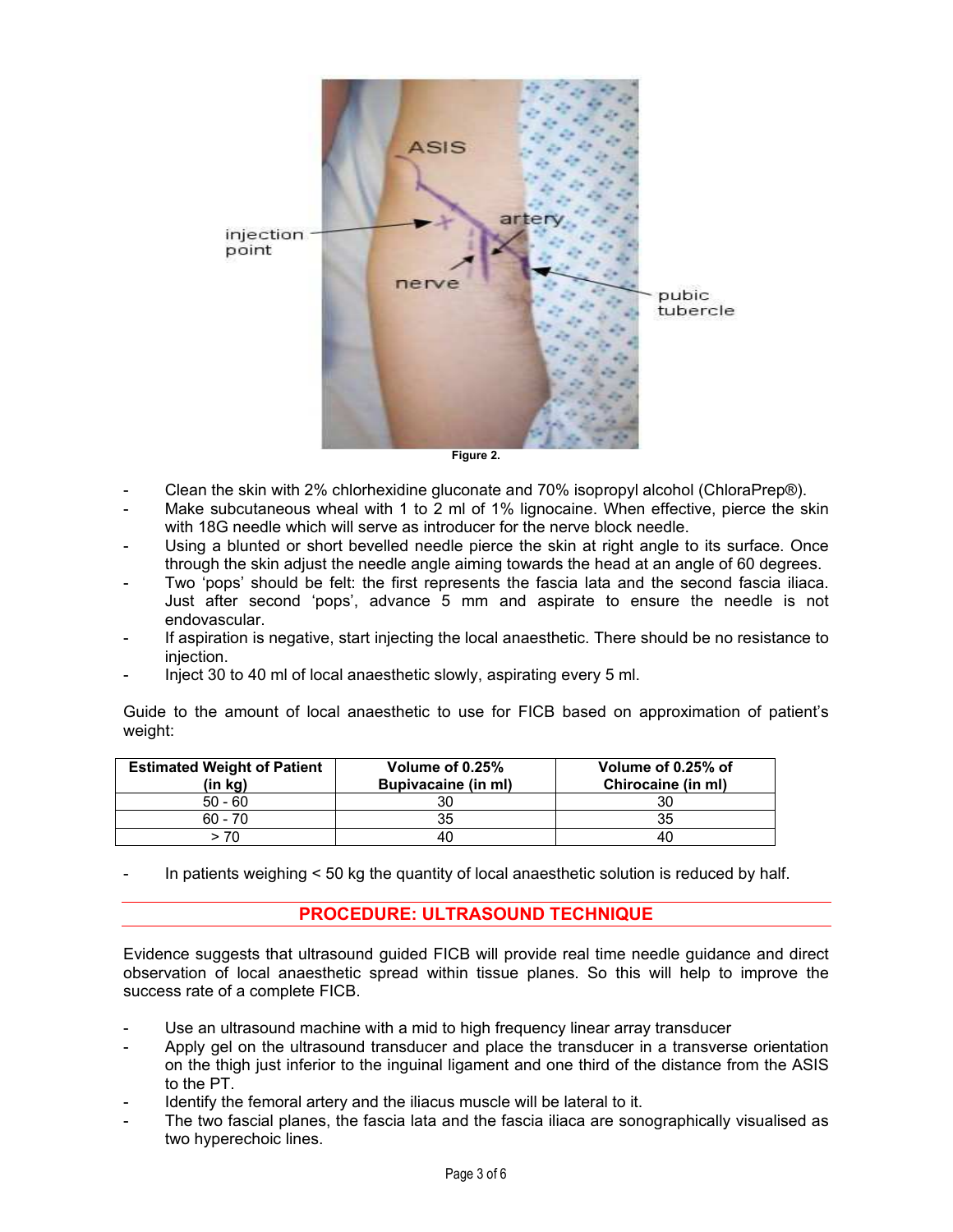- Blunted or short bevelled needle is introduce through the skin in a lateral to medial orientation and is directed in parallel with the transducer to allow visualisation of the full length of the needle throughout the procedure (in plane approach).
- Advance the needle until the tip is placed underneath the fascia iliaca (appreciating the give as the fascia is perforated) and confirm negative aspiration, then inject the local anaesthetic.
- An expanding anechoic collection just below the fascia iliaca is visual confirmation of correct placement of local anaesthetic



Figure 3.

- (A) Transverse position of ultrasound probe. ASIS = anterior superior iliac spine.
- (B) Ultrasound visualization of the fascia lata and fascia iliaca. Note the medial and lateral orientation.
- (C) Ultrasound image just before injection. Note the needle tip deep to the fascia iliaca.
- (D) Image after injection of local anaesthetic. Anechoic collection of local anaesthetic just beneath the plane of the fascia iliaca

## POST PROCEDURE

Allow time for the local anaesthetic to take effect. It may takes up to 20 minutes for effective analgesia. Weaker solutions of local anaesthetic may take even longer.

- 1. Document the FICB procedure in the notes; also document the time, name, strength, volume of local anaesthetic injected.
- 2. Continue monitoring the patient; repeat and document vital signs at 30 minutes to 1 hour post FICB procedure.
- 3. Recorded post-procedure pain scores at 30 minutes and at 1 hour.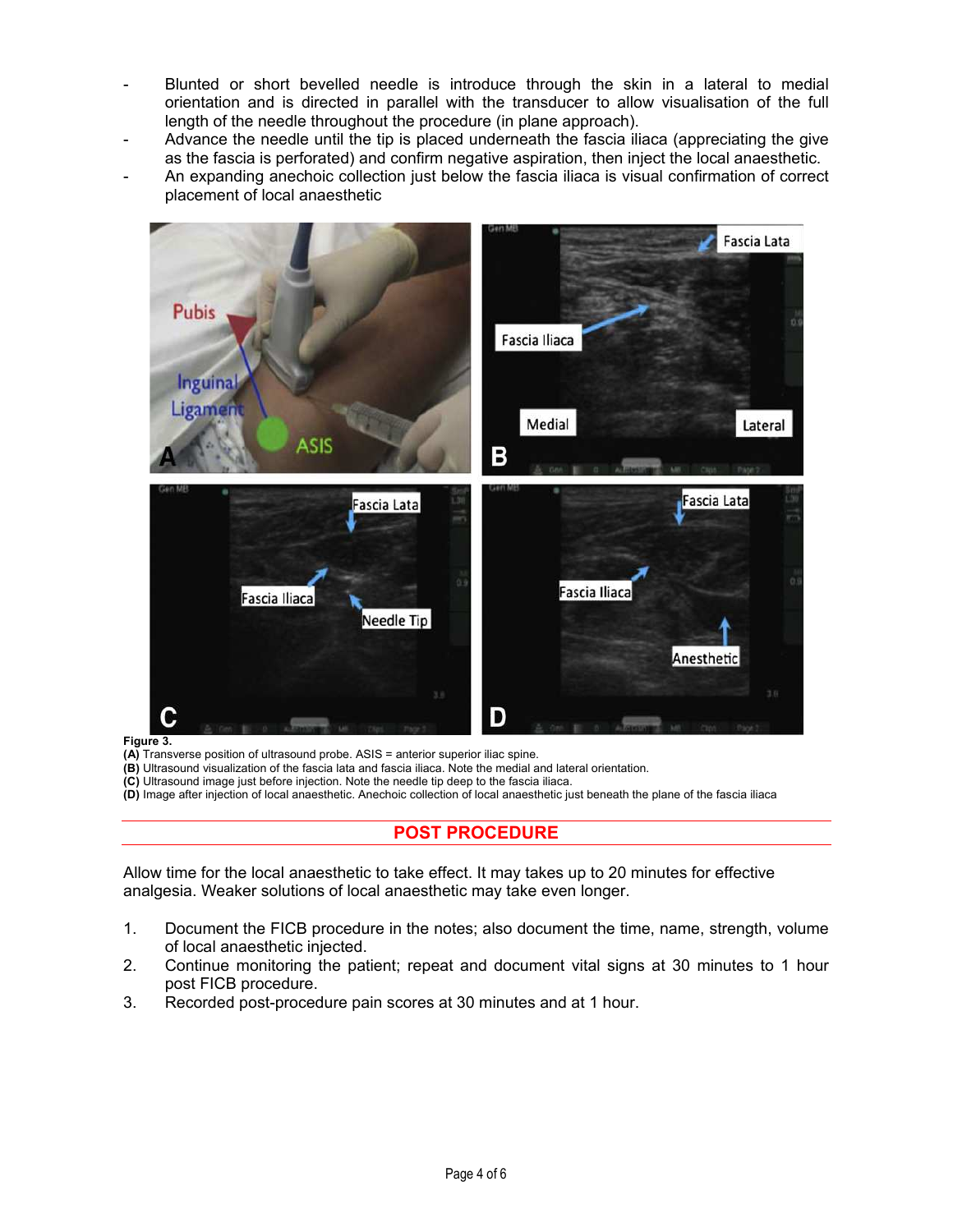# **COMPLICATIONS**

#### During Procedure

- a.) Haematoma usually results from multiple punctures and failure to apply adequate compression on the injured vessels.
- b.) Nerve injury can result from the peripheral block itself i.e. needle trauma or inadvertent injection into the nerve itself, resulting in chemical neuropathy; it may in certain cases originate from factors unrelated to the FICB.
- c.) Accidental intravascular injection occurs when there is inadvertent injection of local anaesthetic into either the artery or vein, or there has been rapid absorption from the tissue into the vascular system.
- d.) Hypersensitivity reaction refer to management of anaphylaxis (http://www.resus.org.uk/pages/anaalgo.pdf).

#### Following Procedure

a.) Local anaesthetic toxicity – usually caused by inadvertent intravascular administration. Refer to management of local anaesthetic toxicity (http://www.aagbi.org/sites/default/files/la\_toxicity\_2010\_0.pdf).

The bag of lipid emulsion is kept in Emergency Department, Theatre, and Pharmacy.

b.) Infection – observe for signs of inflammation, swelling, redness, discharge

#### Management of Suspected Local Anaesthetic Toxicity

Symptoms include

- CNS feeling faint or sick, panic, a 'sense of impending doom', sudden loss of consciousness, seizures
- CVS hypotension, bradycardia, arrhythmias, cardiac arrest

Beware - it could be a vaso-vagal reaction instead Immediate action:

- Stop injecting
- Call for help crash call if necessary
- Inform on call Anaesthetist
- Resuscitate ABCDE approach
- Give 20% Intralipid 1.5ml/kg iv over 1 minute and then commence infusion as per guideline

#### **REFERENCES**

- 1. Range C, Egeler C. Fascia iliaca compartment block: Landmark and ultrasound approach. Anaesthesia tutorial of the week 193. Aug 2010. http://www.frca.co.uk/Documents/193%20Fascia%20Iliaca%20compartment%20block.pdf
- 2. Haines L, Dickman E, Ayvazyan S, et al. Ultrasound guided fascia iliaca compartment block for hip fractures in the Emergency Department. The Journal of Emergency Medicine 2012; 43: 692–697
- 3. http://neuraxiom.com/fascia\_iliaca\_block.html
- 4. http://www.ucl.ac.uk/anaesthesia/UCLHRegionalEducation/FemoralNerveEducation
- 5. http://www.southcoastcourses.co.uk/usgra/lower.html
- 6. Dolan J, Williams A, Murney E, et al. Ultrasound guided fascia iliaca block: A comparison with the loss of resistance technique. Reg Anesth Pain Med 2008; 33: 526-531
- 7. http://www.edsligo.ie/docs/research/Introducing%20Emergency%20Department%20Fascia%20Iliaca %20Compartment%20Nerve%20Block%20for%20Hip%20Fractures.pdf